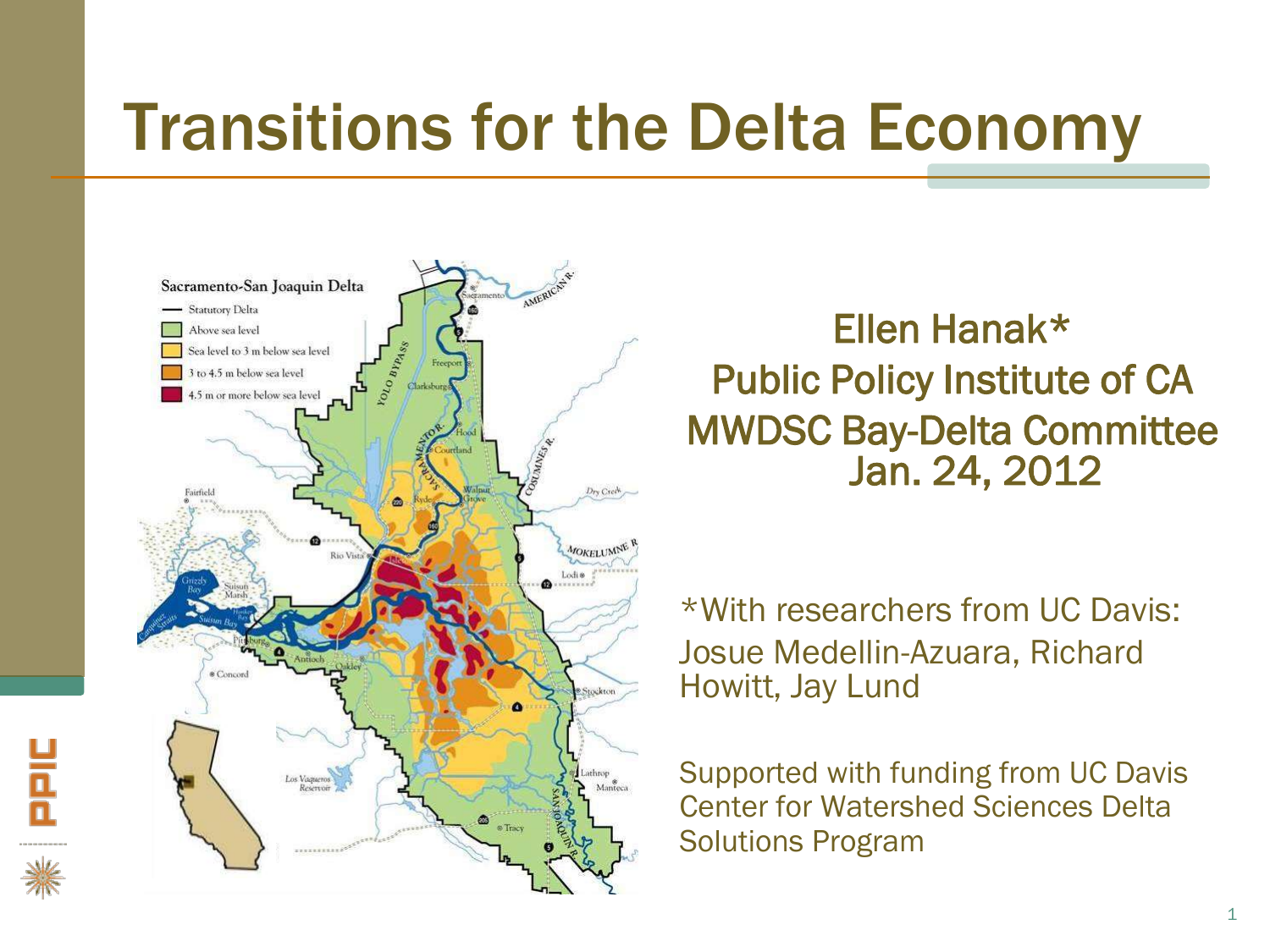# Natural Forces & Management Decisions Will Shape the Delta

- **Permanent flooding of subsided islands** 
	- Earthquakes, flooding, sea level rise
	- Decision to repair or abandon after flooding
- Changes in water salinity
	- Sea level rise, island flooding
	- Decision to build new conveyance
- Habitat development
	- Decision to improve aquatic habitat
- **Nome What impacts on the Delta economy?**



**PHE**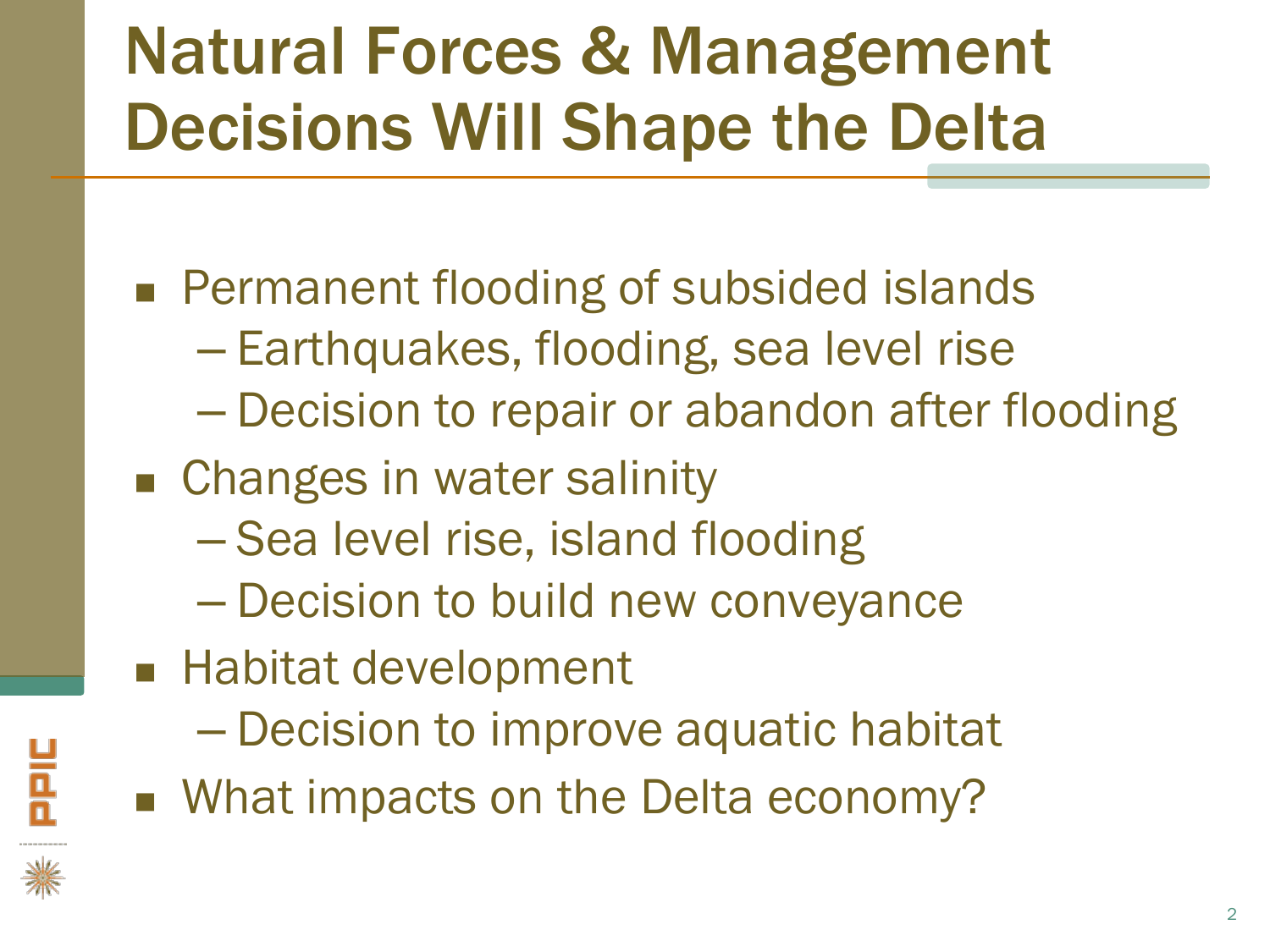#### Changes Mainly Will Affect Inner Delta



PIC

- **Nost residents** (98%), economic activity (96%), and growth in the more urbanized "secondary zone"
- "Primary zone" economy is heavily agricultural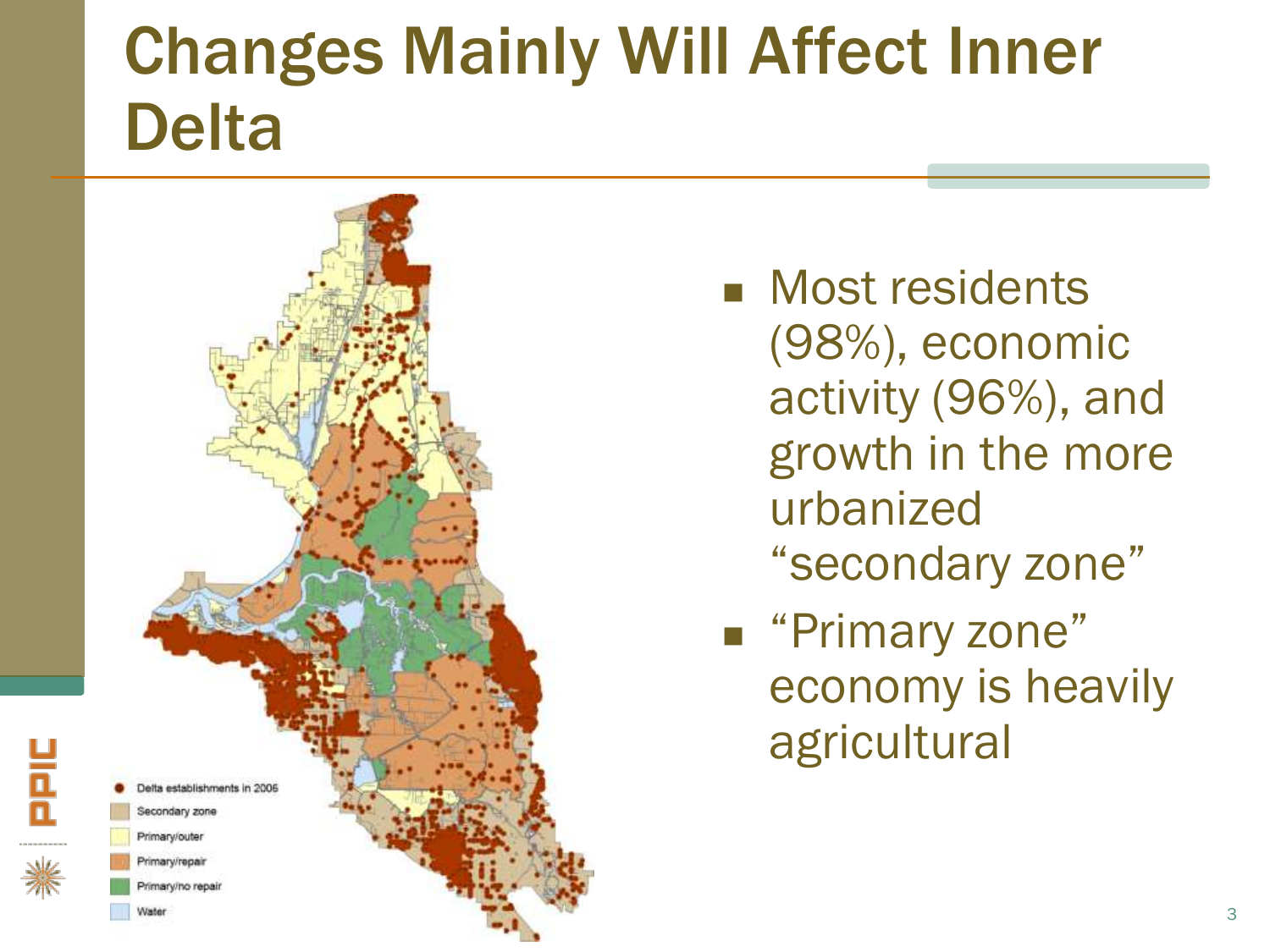## Permanent Island Flooding Increasingly Likely



- 4 islands abandoned in 20<sup>th</sup> century
- **Most expected to** flood between now and 2050
- Some (green areas) may not pass business case for repair after flooding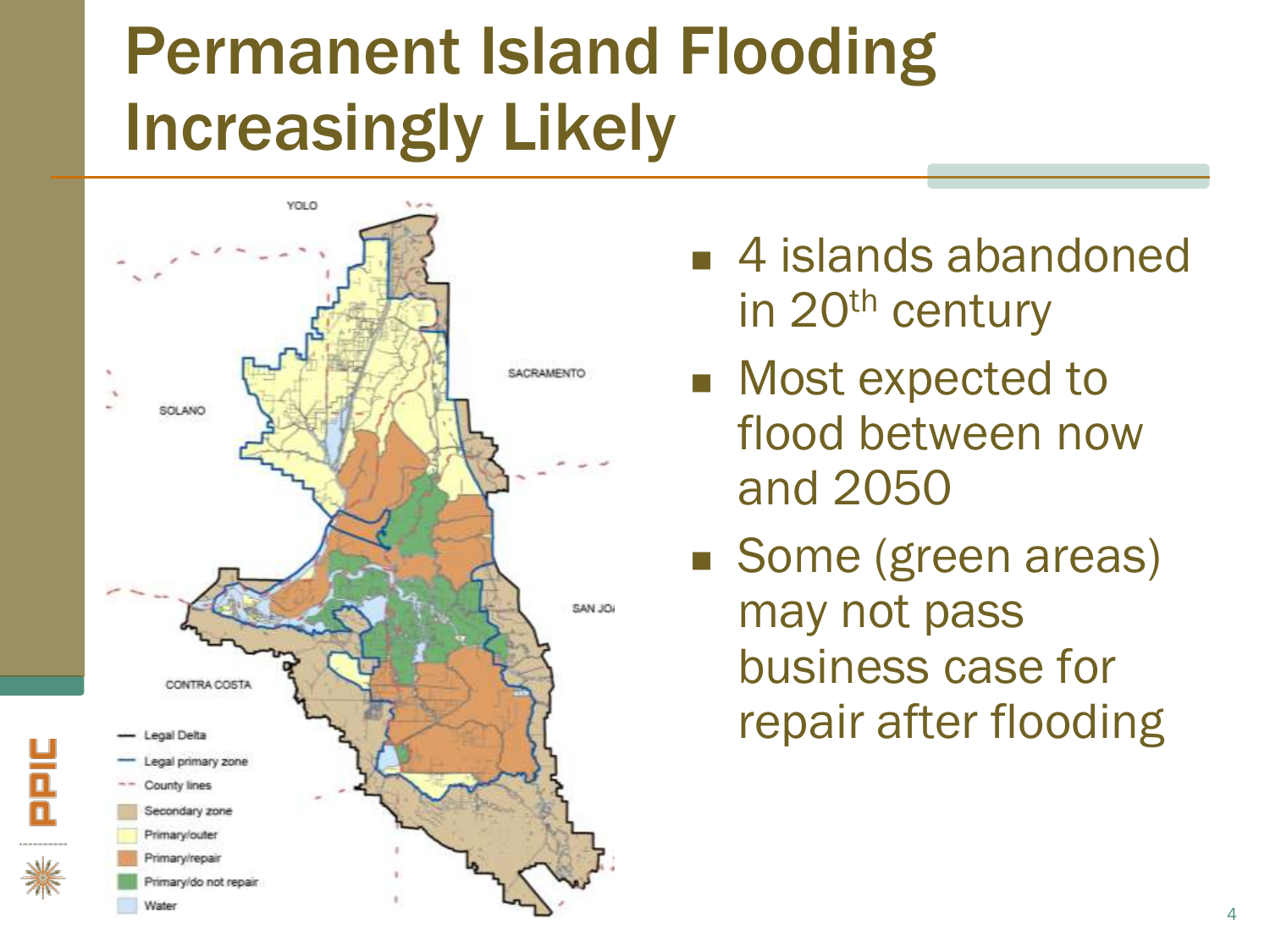# Dual Conveyance May Not Have Major Salinity Impacts





**We considered historical hydrology, operations, and exports (1981-2000), with average exports of 4.9 maf/year**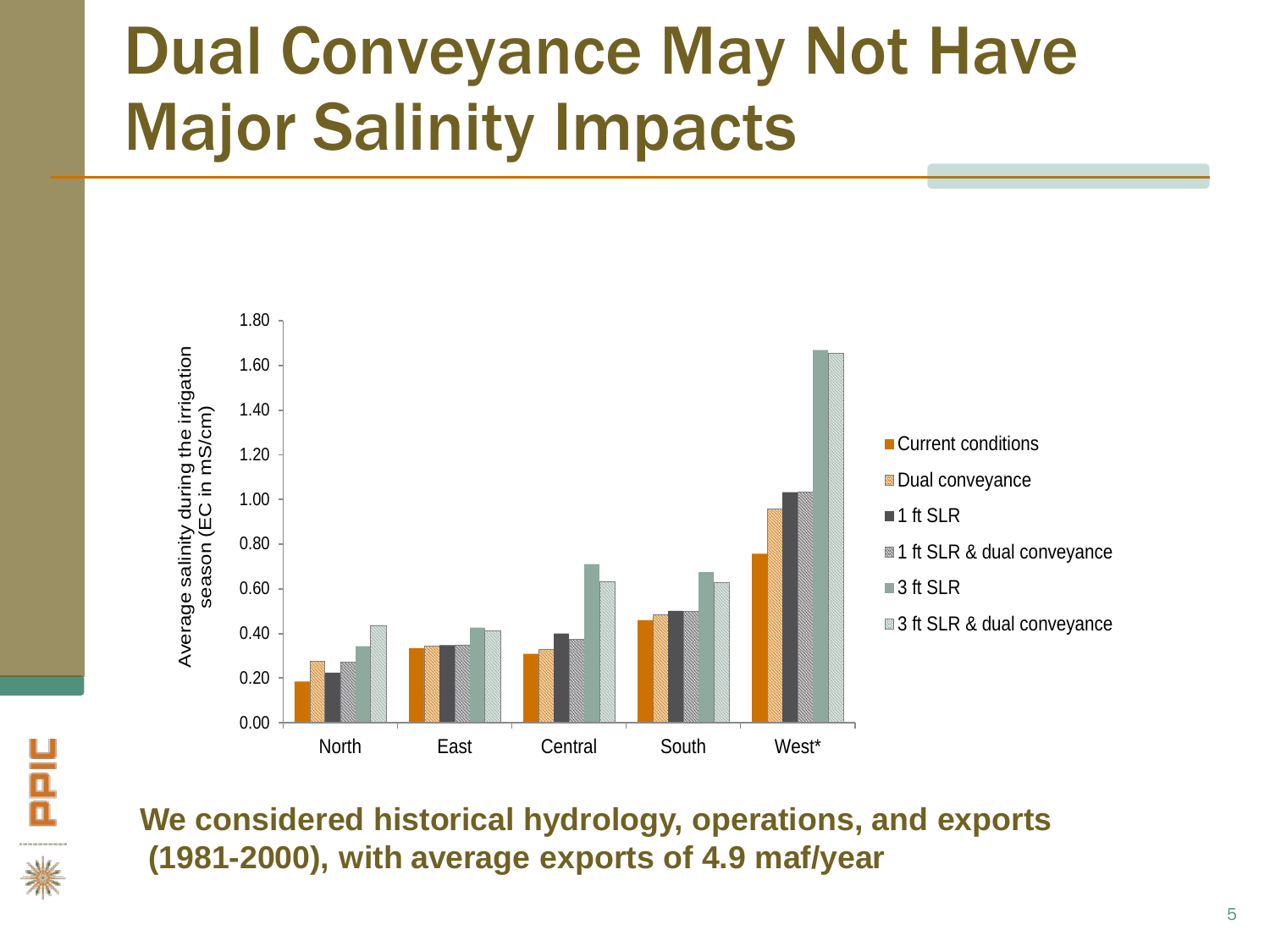#### Salinity from Permanent Western Island Flooding May Also Be Limited

Historical hydrology, operations, and exports 4/02 – 12/04, with 5 western islands flooded (6 maf/year exports)



**This is long-term – not right after the "big gulp" – and preliminary. 3-D models are needed to look at island flooding with sea level rise**

PPIC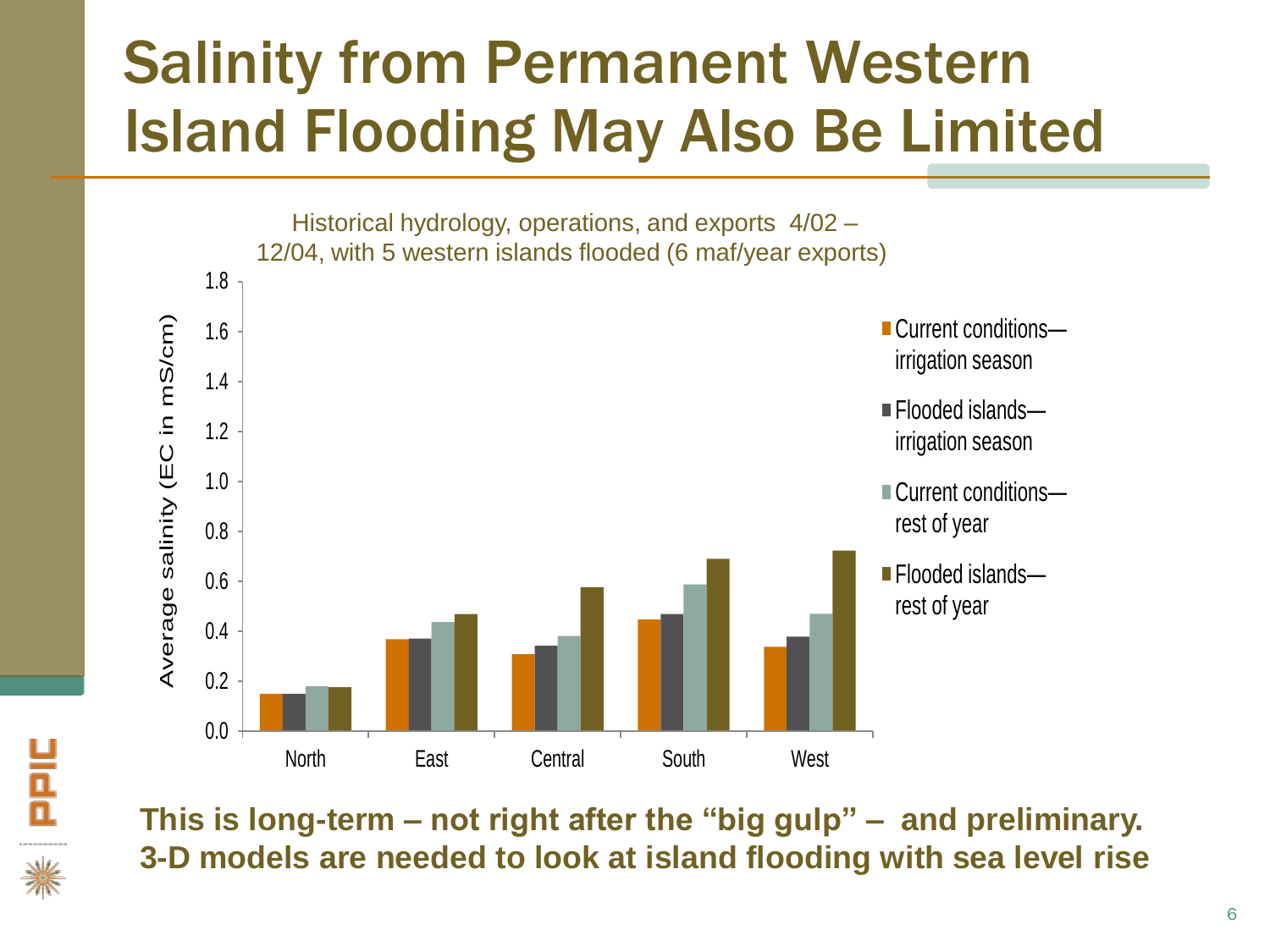### We Looked at 4 Ecologically Promising Conservation Areas



**PHE** 

- About 45,000 acres (less than BDCP is considering)
- **Mostly low-value** cropland, less than half farmed in 2007

7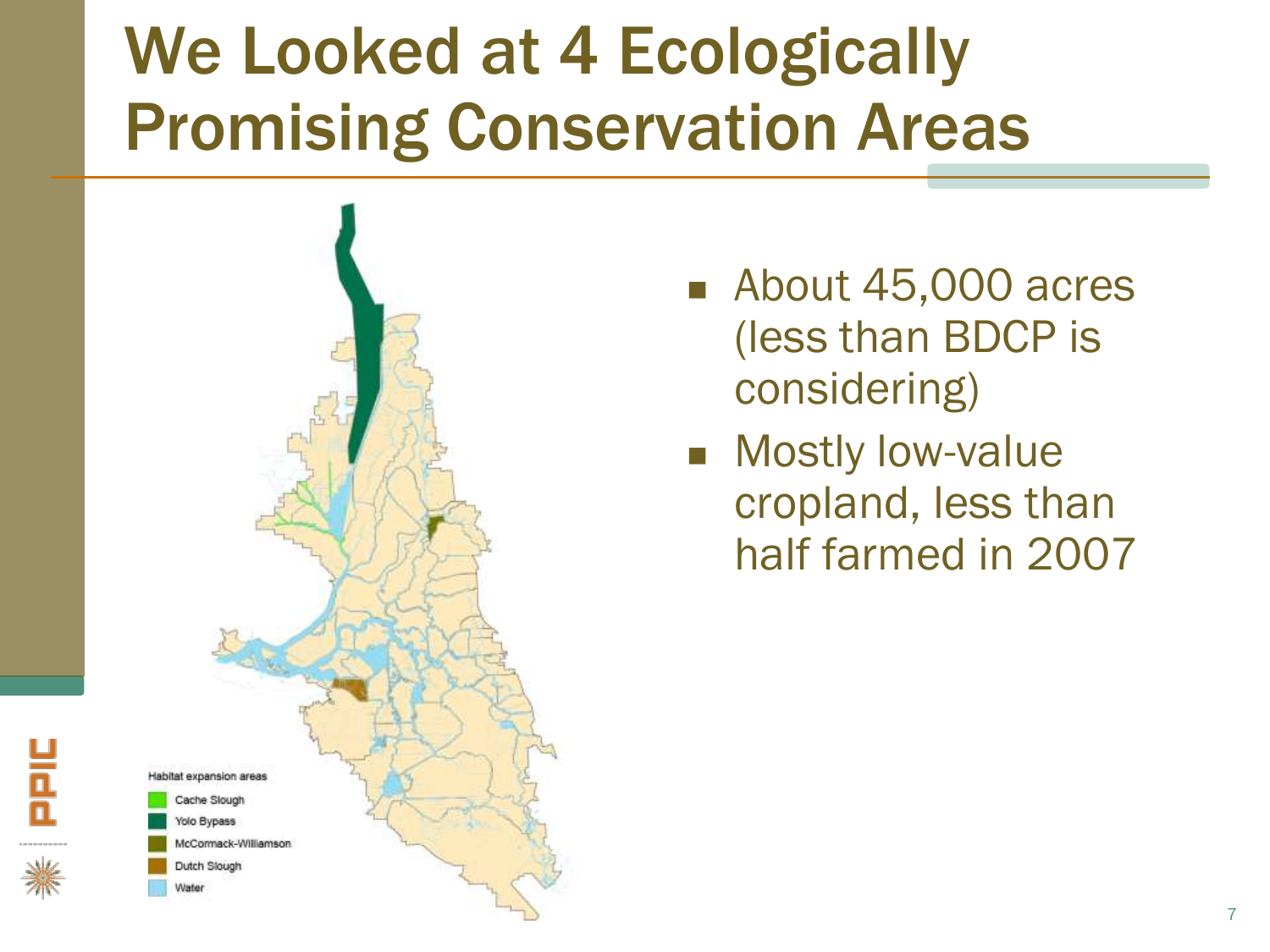# Potential Losses to Delta Economy by Mid-Century

#### Dollar values in 2008\$ millions

|                               | <b>Water Quality</b>                    |                               | <b>Land Availability</b>      |                                           | <b>Total</b> |
|-------------------------------|-----------------------------------------|-------------------------------|-------------------------------|-------------------------------------------|--------------|
|                               | <b>Dual</b><br>conveyance<br>& 1 ft SLR | Western<br>island<br>flooding | <b>Habitat</b><br>conversions | <b>Flooding of</b><br>"no-repair"<br>zone |              |
| <b>Jobs</b>                   | 16                                      | $\overline{2}$                | 397                           | 1,379                                     | 1,793        |
| <b>Revenue</b>                | 1.4                                     | 0.3                           | 38                            | 180                                       | 219          |
| Value-<br>Added               | 0.8                                     | 0.2                           | 21                            | 107                                       | 129          |
| State &<br><b>Local taxes</b> |                                         |                               |                               |                                           | 14           |



About two-thirds of all losses are "direct" and would occur in the primary zone

- About 15 percent of primary zone economy
- About 1 percent of total Delta economy (and probably less, given continued growth in other sectors)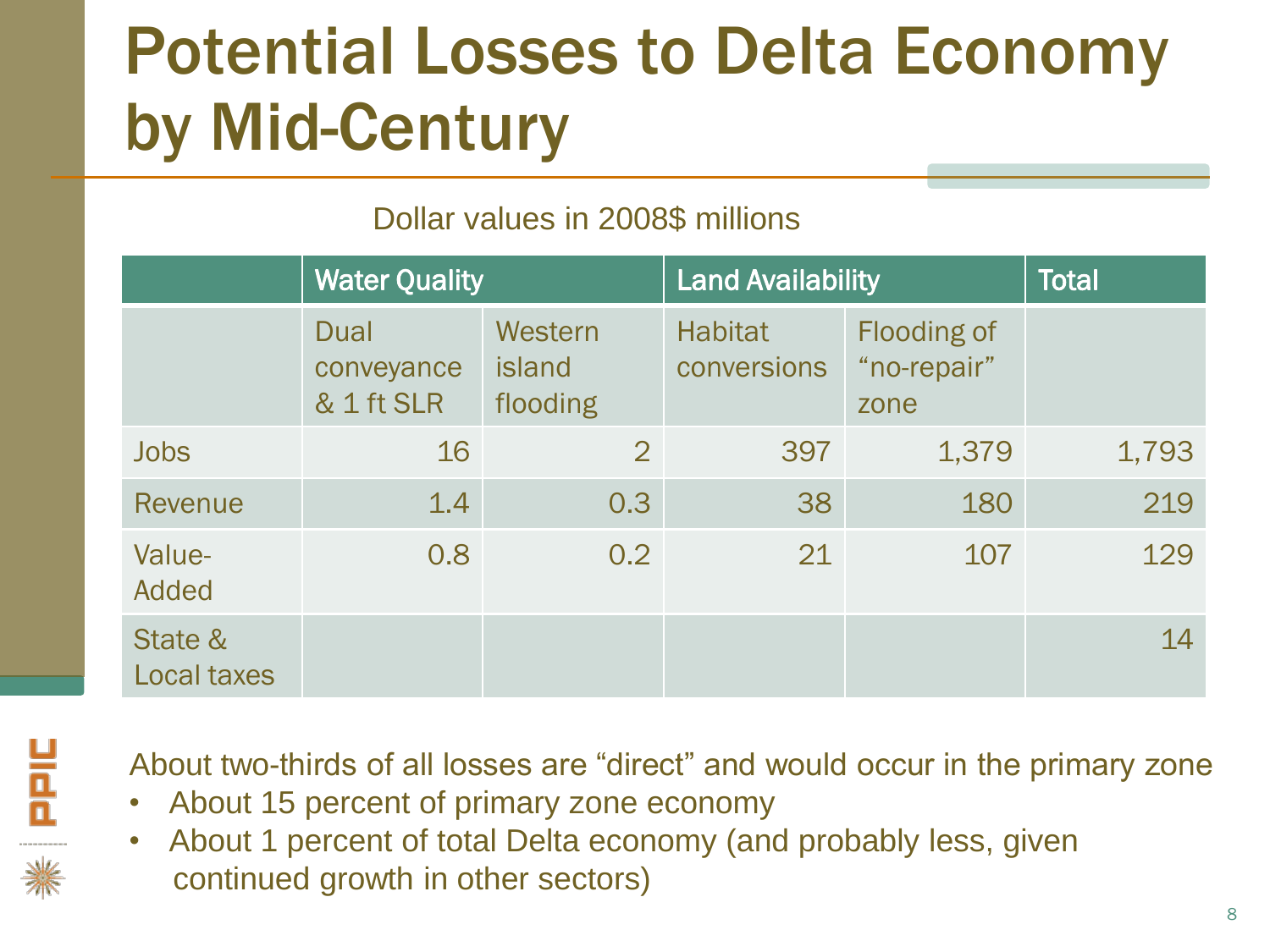# Policy Implications

#### ■ Create a levee policy

- State and federal funds for subsidies are limited
- Focus available funding on most important areas and assets
- **Encourage growth in recreation** 
	- Water-based recreation about 1/3 as large as agriculture in Delta
	- May help offset some other losses

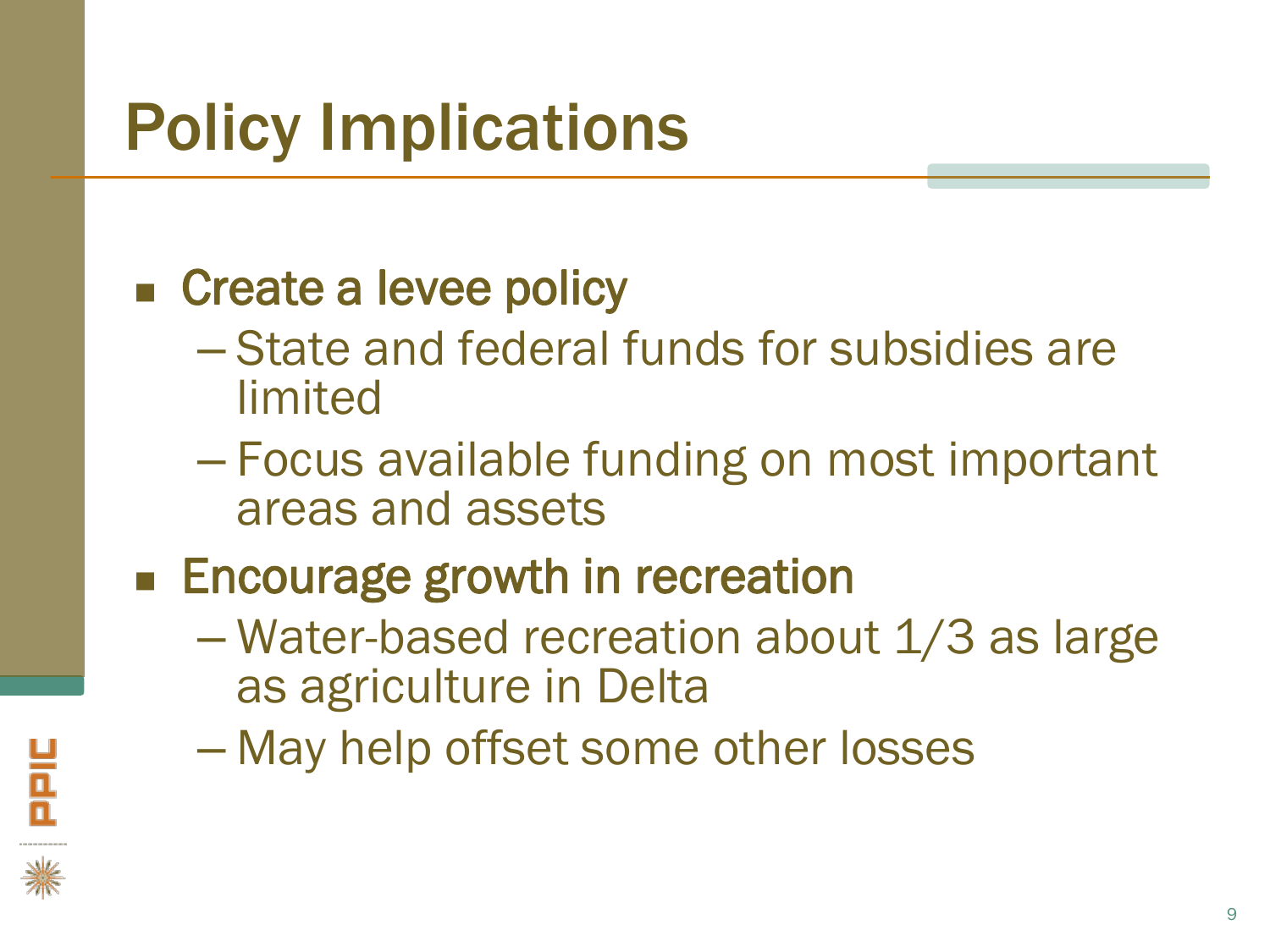# Policy Implications (cont.)

■ Conduct research on water quality and levees

- More and better salinity modeling to look at different scenarios
- Which levees are strategic for water supply, habitat?
- **Develop mitigation strategies** 
	- Landowners *and* communities
	- Even when not legally required (e.g. permanent island flooding)
	- Water exporters should play a role here

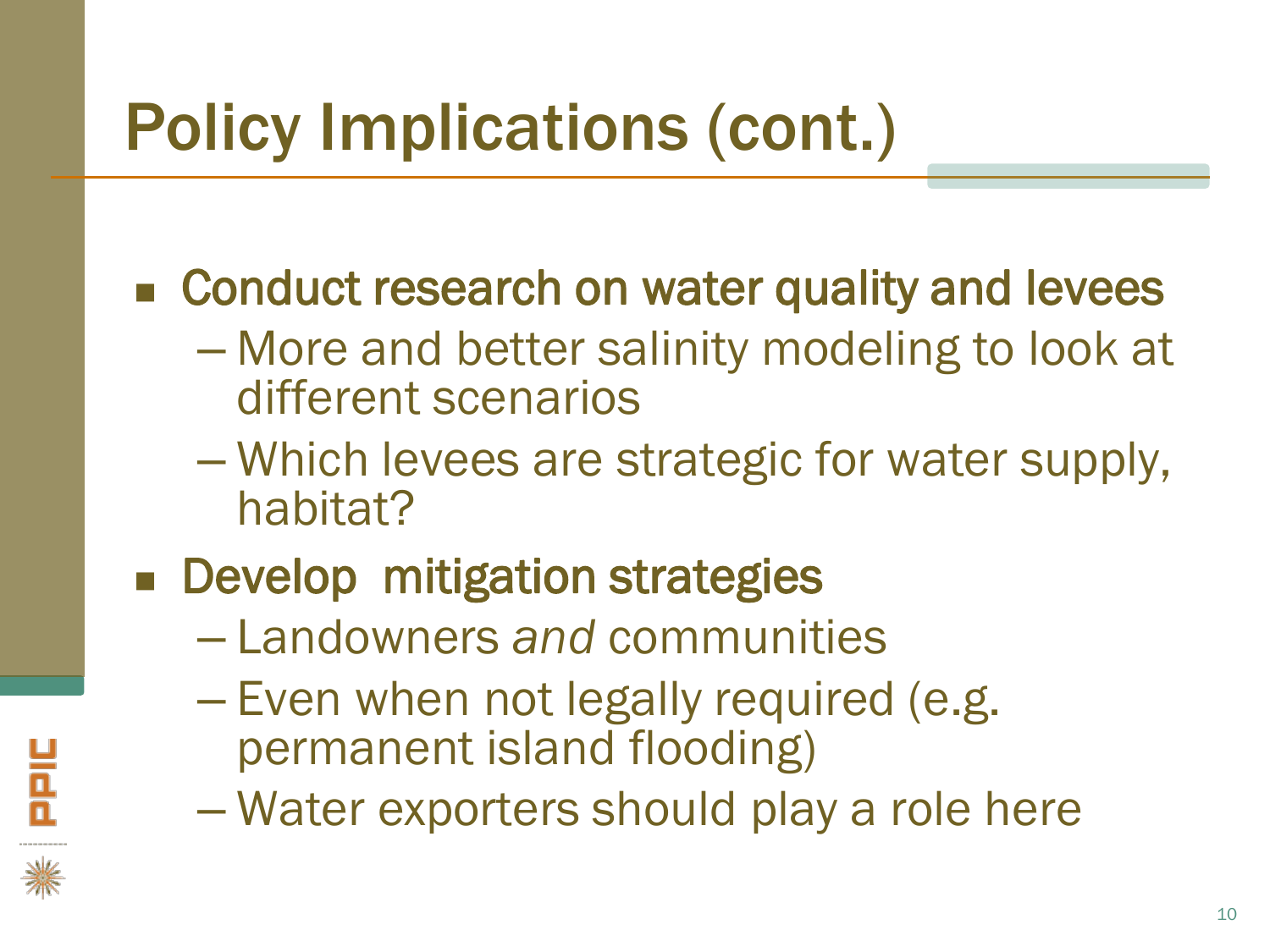#### For More Information

- *Transitions for the Delta Economy* (Jan 2012)
- *Managing California's Water* (Feb 2011)
- *California Water Myths* (Dec 2009)
- *Comparing Futures for the Sacramento-San Joaquin Delta* (July 2008)
- All available for free download at www.ppic.org